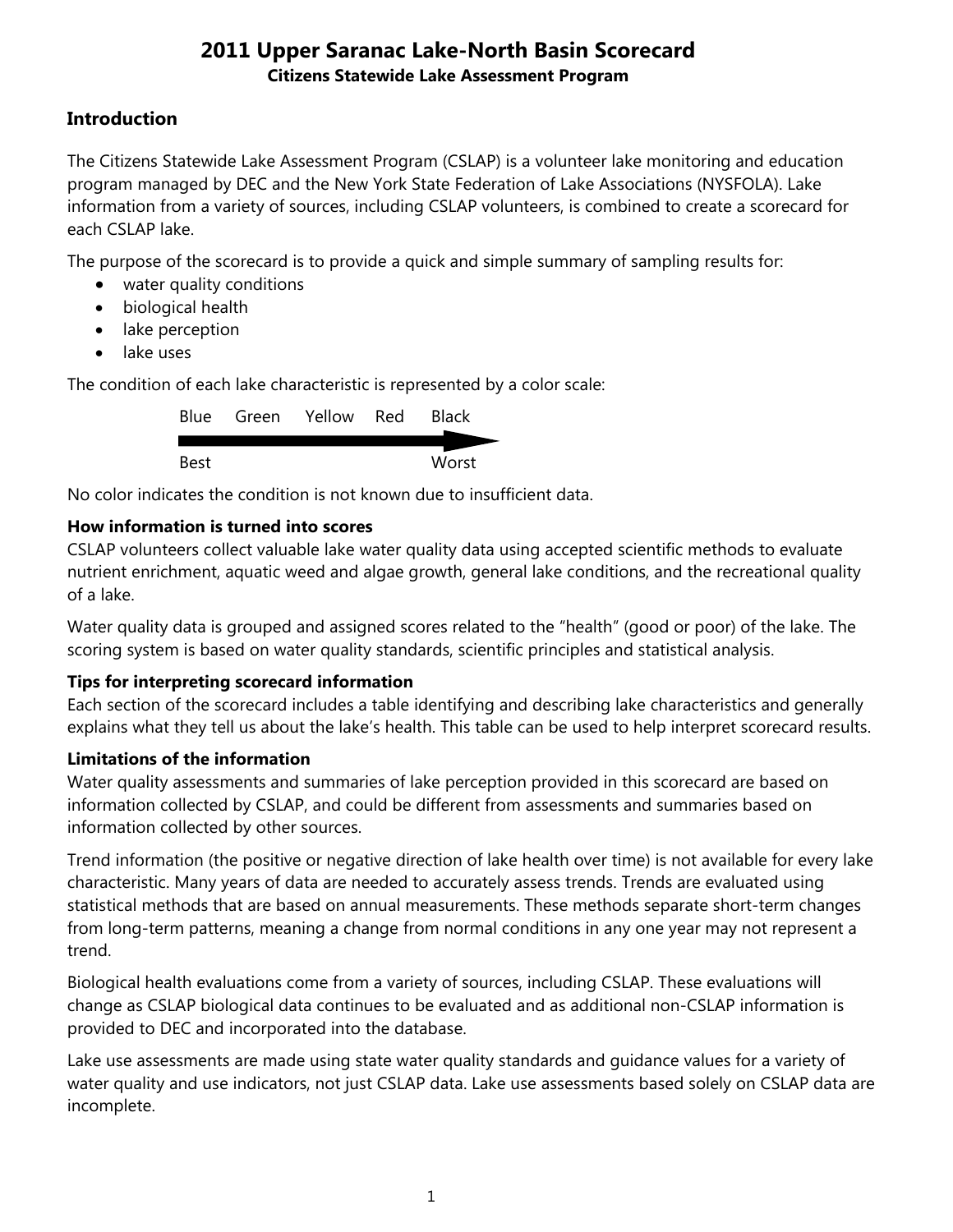#### **Water Quality Assessment**

Water quality assessments are based on data collected from the deepest part of the lake every other week, for 15 weeks, from late spring through early fall. The data is used to evaluate a number of lake conditions, including algae growth (productivity or trophic status), pH and deepwater dissolved oxygen levels. There is not enough data to identify a trend in the deepwater oxygen levels for any CSLAP lake.



*\**All years of CSLAP data collection for the lake except those for which data was not available.

|  |  | The following data is collected and analyzed to determine the water quality score. |  |
|--|--|------------------------------------------------------------------------------------|--|
|--|--|------------------------------------------------------------------------------------|--|

| <b>Water quality</b><br>characteristic | <b>Measured by</b>                                                  | <b>Description of characteristic</b>                                                                                                                                  | <b>What it means</b>                                                                                                                                                                       |
|----------------------------------------|---------------------------------------------------------------------|-----------------------------------------------------------------------------------------------------------------------------------------------------------------------|--------------------------------------------------------------------------------------------------------------------------------------------------------------------------------------------|
|                                        | Total<br>Phosphorus (TP)                                            | TP is measured because it is an<br>important nutrient that often controls<br>the growth of algae and rooted plants.                                                   | Too much phosphorus can harm aquatic life,<br>water supplies, and recreational uses by causing<br>excessive algae growth.                                                                  |
| <b>Trophic Status</b>                  | Chlorophyll a                                                       | Chlorophyll <i>a</i> is measured to estimate<br>the amount of algae in a lake.                                                                                        | The amount of chlorophyll $a$ is usually closely<br>related to the amount of phosphorus and can<br>affect water clarity.                                                                   |
|                                        | Secchi Disk                                                         | This is a device to measure how far<br>down into the water you can see.                                                                                               | Water clarity is a strong indicator of the public's<br>opinion of lake conditions.                                                                                                         |
|                                        | рH                                                                  | Water pH is measured to determine its<br>acidity or alkalinity.                                                                                                       | Values between 6 and 9 support most types of<br>plant and animal life.                                                                                                                     |
| pH Balance                             | Conductivity                                                        | Conductivity is measured to estimate<br>the amount of dissolved and<br>suspended solids in water, including<br>salts and organic material.                            | High conductivity values may be related to<br>geology or land use practices and can indicate<br>susceptibility to changes in pH.                                                           |
| Deepwater<br>Dissolved<br>Oxygen       | Phosphorus,<br>ammonia, nitrite,<br>iron, manganese,<br>and arsenic | Dissolved oxygen (DO) is not<br>measured directly, but can be inferred<br>from the levels of certain chemicals in<br>water samples collected near the lake<br>bottom. | Dissolved oxygen is critical for the ecological<br>balance of lakes. Low DO in bottom waters can<br>affect the survival of fish and lake organisms and<br>cause chemical changes in lakes. |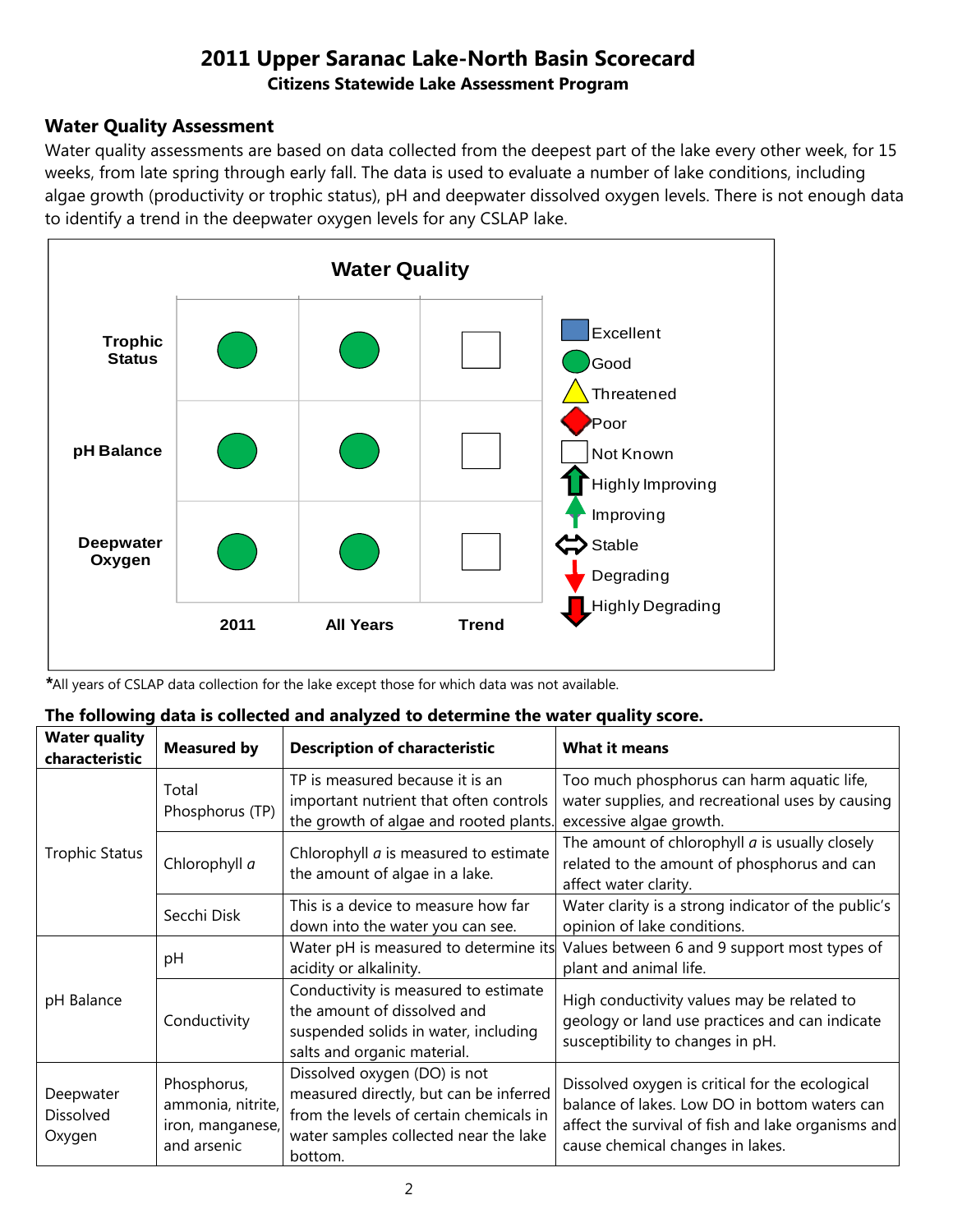## **Biological Health**

Biological health of lakes can be evaluated in a number of ways. For CSLAP lakes, biological health evaluations are based on the presence of invasive plants, the type and number of blue-green harmful algal blooms, the presence of invasive animals (zebra mussels, spiny waterflea, etc.), the types of fish, aquatic plant diversity, and the number of pollution sensitive aquatic insects.

Biotic indices have been developed to evaluate a few biological health characteristics. Biotic indices are used to compare the biological community of the lake being sampled to the biological community of a known highquality lake. (Data to support biological health assessments is not available for all CSLAP lakes.)



*\** All years of CSLAP data collection for the lake except those for which data was not available.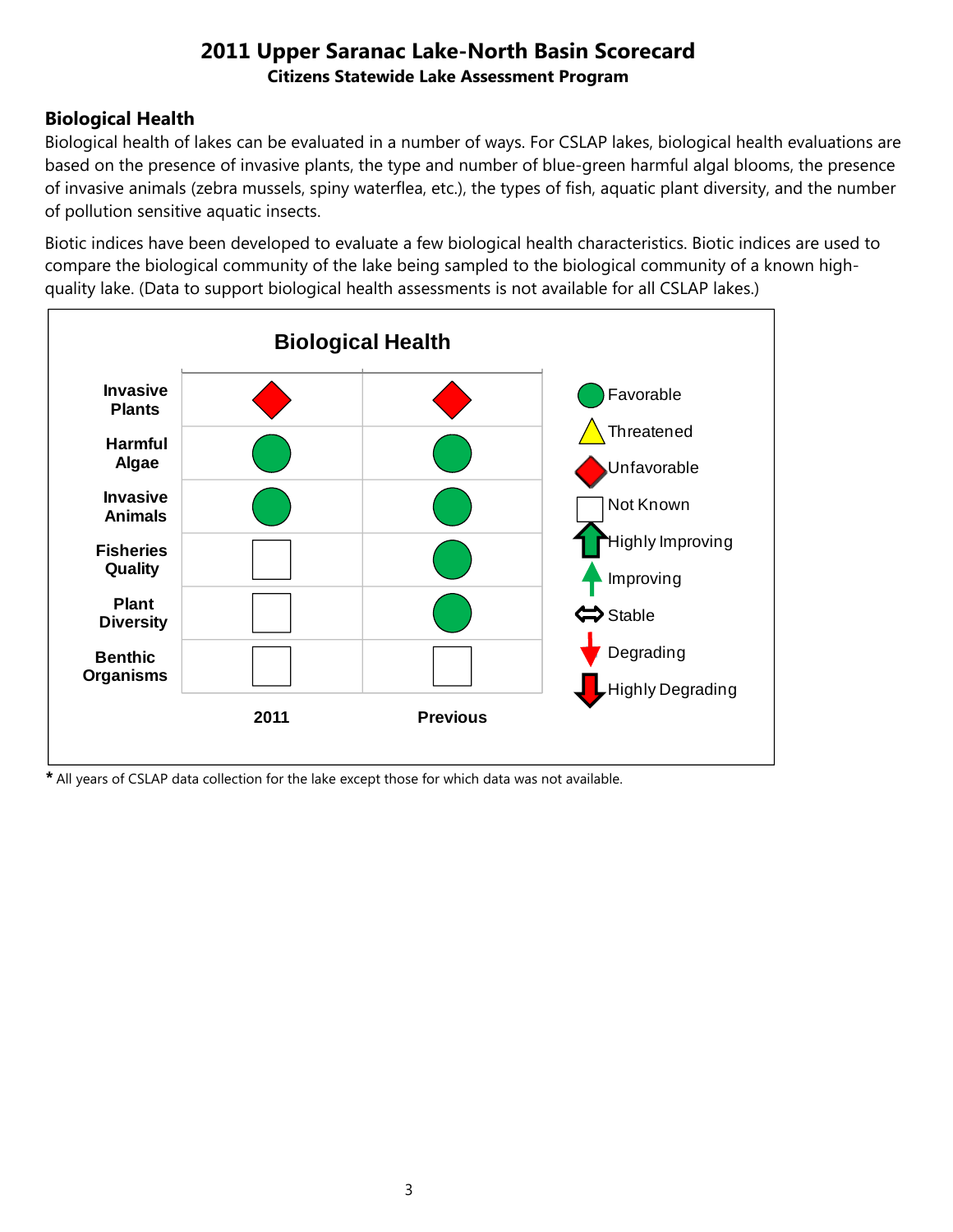# **2011 Upper Saranac Lake-North Basin Scorecard**

#### **Citizens Statewide Lake Assessment Program**

| <b>Biological Health</b><br><b>Characteristic</b> | <b>Description of characteristic</b>                                                                                                                                                            | <b>What it means</b>                                                                                                                                                                                                                                                                                                                                                                   |
|---------------------------------------------------|-------------------------------------------------------------------------------------------------------------------------------------------------------------------------------------------------|----------------------------------------------------------------------------------------------------------------------------------------------------------------------------------------------------------------------------------------------------------------------------------------------------------------------------------------------------------------------------------------|
| <b>Invasive Plants</b>                            | CSLAP volunteers survey lakes for nuisance,<br>non-native plants (water chestnut, Eurasian<br>water milfoil, etc.).                                                                             | Abundant invasive plants can crowd out native and<br>protected plants, create quality problems, and interfere<br>with recreation. "Unfavorable" means at least one<br>invasive plant species has been found. "Threatened"<br>lakes are geographically close to an "infected" lake, or<br>have water quality conditions that put them at higher<br>risk for species invasion.           |
| Harmful Algae                                     | DEC and other biologists screen water<br>samples for blue-green algae cell pigments<br>and also test them for algal toxins.                                                                     | Harmful algae can reduce oxygen levels and may cause<br>harm to people recreating on the lake. "Unfavorable"<br>means algal toxin readings are unsafe for water<br>recreation; "threatened" means readings are<br>approaching unsafe for water recreation.                                                                                                                             |
| <b>Invasive Animals</b>                           | DEC and other biologists survey lakes for<br>nuisance, non-native animals (zebra mussels,<br>spiny water flea, etc.).                                                                           | Abundant invasive animals can harm native plant and<br>animal species, influence the likelihood of algal blooms,<br>and interfere with recreation. "Unfavorable" means at<br>least one invasive animal has been found. "Threatened"<br>lakes are geographically close to an "infected" lake, or<br>have water quality conditions that put them at higher<br>risk for species invasion. |
| <b>Fisheries Quality</b>                          | DEC and other fisheries biologists measure<br>the length and weight of various species in a<br>lake's fish community and conduct other<br>measures of the health of the fisheries<br>community. | Better fisheries quality indicates the lake has sufficient<br>food resources and habitat to support its fish<br>community. Several "biotic indices" are used to evaluate<br>fish community quality.                                                                                                                                                                                    |
| <b>Plant Diversity</b>                            | CSLAP volunteers, academic researchers and<br>consultants survey lakes for the number and<br>types of aquatic plants.                                                                           | Higher plant diversity indicates a more natural<br>environment and helps prevent invasive species from<br>taking over a lake. "Floristic quality indices" are used to<br>evaluate plant communities.                                                                                                                                                                                   |
| Benthic<br>Organisms                              | DEC and other biologists count and identify<br>the types of bottom living (benthic) aquatic<br>insects in a lake.                                                                               | More pollution sensitive (intolerant) aquatic insects in a<br>lake usually indicate good water quality and suitable<br>habitat. "Biotic indices" are used to evaluate benthic<br>communities.                                                                                                                                                                                          |

### **The following information is used to determine biological health scores.**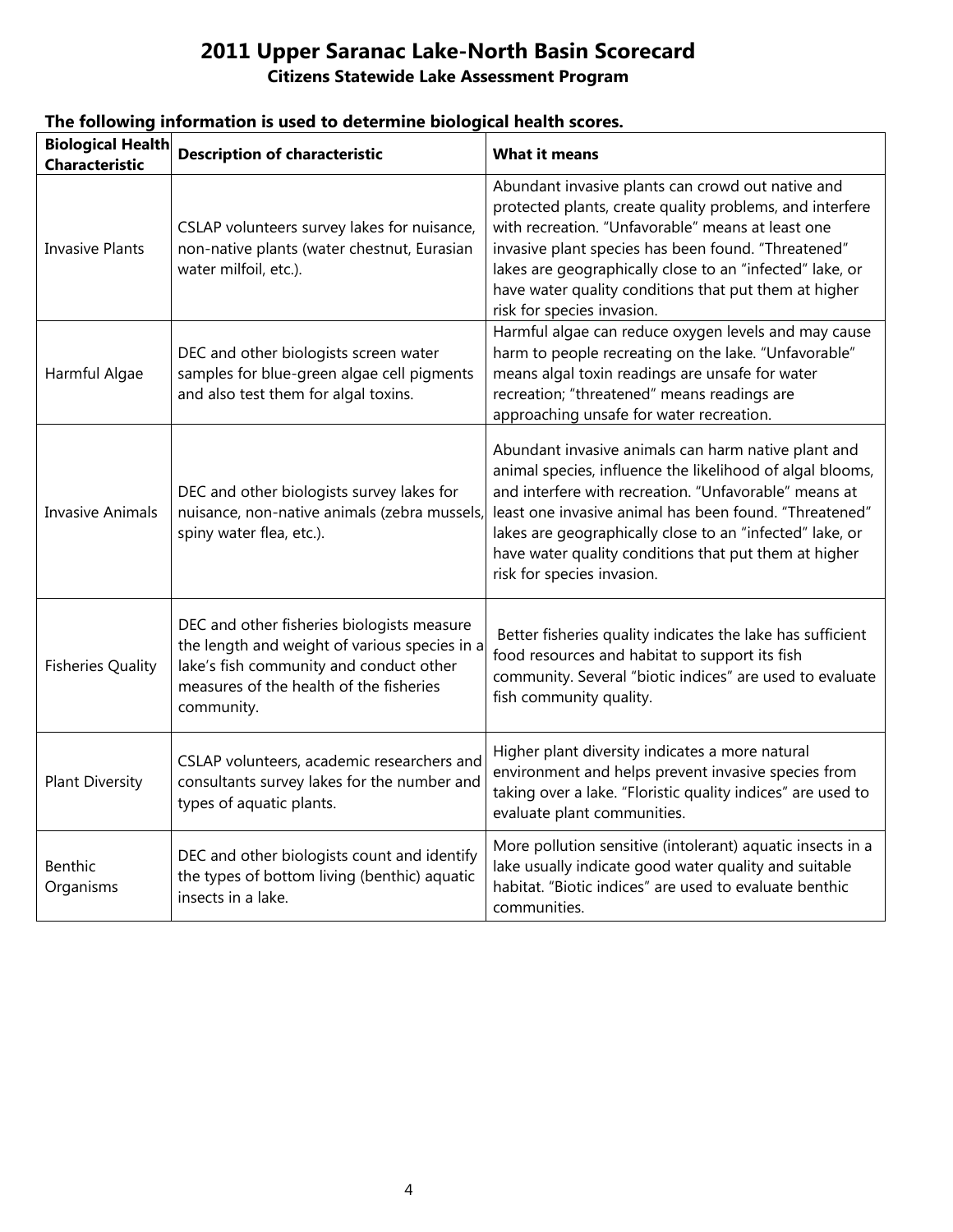## **Lake Perception**

Lake perception scores are based on the visual observations of CSLAP volunteers who answer questions on the Field Observation Form (http://www.dec.ny.gov/docs/water\_pdf/cslapsamobs.pdf) completed during sampling. The questions ask the volunteer to determine their perceptions of how clear the water looks, the abundance of aquatic plants, conditions affecting current recreational use, and the overall recreational quality of the lake.

Visual observations are very closely connected to measured water quality conditions. This information is helpful to lake managers in deciding on nutrient criteria, or the amount of nutrients that can flow into a lake without compromising its water quality. For New York State lakes, perception data collected by CSLAP volunteers is critical to the development of nutrient criteria (defining "how much is too much") and has been consistently collected by CSLAP volunteers since 1992.



*\** All years of CSLAP data collection for the lake except those for which data was not available.

| Lake Perception<br><b>Characteristic</b> | <b>Description of characteristic</b>                                                                                                   | <b>What it means</b>                                                                                                                                                                                                                                                                                         |
|------------------------------------------|----------------------------------------------------------------------------------------------------------------------------------------|--------------------------------------------------------------------------------------------------------------------------------------------------------------------------------------------------------------------------------------------------------------------------------------------------------------|
| <b>Water Quality</b>                     | Asks the user: How clear does the<br>water look today?                                                                                 | Clearer water usually indicates lower nutrient levels.                                                                                                                                                                                                                                                       |
| <b>Aquatic Plants</b>                    | Asks the user: How abundant are<br>aquatic plants where people are<br>boating and swimming today?                                      | Lower abundances of aquatic plants usually provide proper<br>ecological balance and are less likely to contribute to recreational<br>use problems, although the absence of plants can also lead to<br>lake problems. Lakes with the most favorable assessments have<br>some plants, but not too many plants. |
| Recreation                               | Asks the user: What is your opinion of<br>the recreational quality of the lake?<br>What factors affect your perception of<br>the lake? | Users' perceptions are associated with water quality conditions<br>and aquatic plant coverage. Positive responses usually indicate<br>good water quality and little to no surface plant coverage.<br>Negative responses are usually associated with poor water quality<br>and/or invasive plants.            |

#### **The following information is used to determine the lake perception scores.**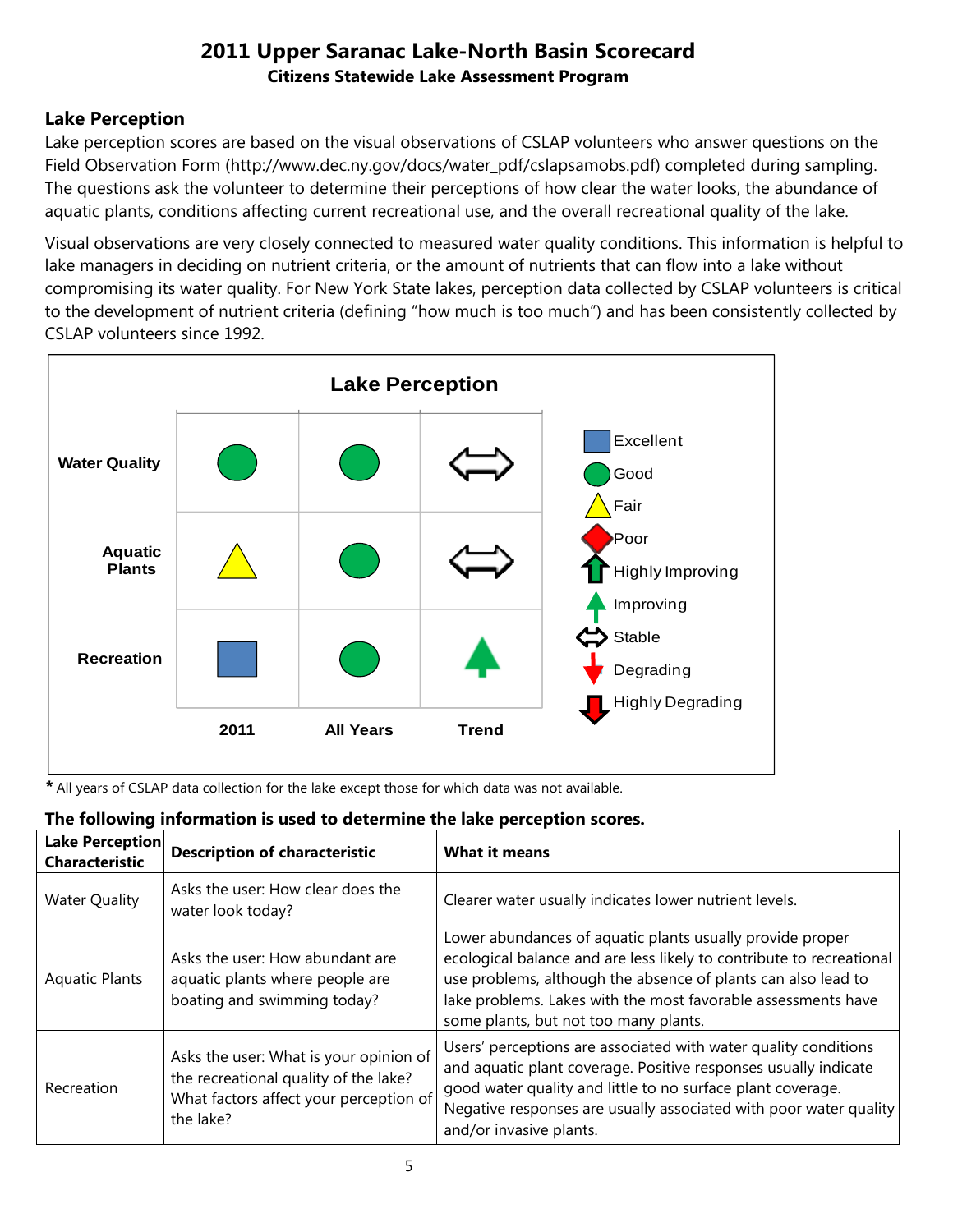### **Lake Uses**

Lake uses are defined as the best uses for a lake (drinking water, swimming, etc.) as determined by several factors. Lake uses are identified using CSLAP water quality, lake perception and biological assessment information to evaluate where a lake fits in the state Water Quality Standards and Classification system (see overview below).

Each lake use is scored based on the following assessment categories, using assessment methodology (http://www.dec.ny.gov/docs/water\_pdf/asmtmeth09.pdf) established by DEC to evaluate impacts to lake uses:

- **Supported** no evidence of impacts to lake use;
- **Threatened** no evidence of impacts to lake use, but some factor threatens this use (for example, changing water quality, conditions that are nearing impact levels, land-use changes, etc.);
- **Stressed** occasional or slight impacts to lake use;
- **Impaired** frequent or persistent conditions limit or restrict lake use; and
- **Precluded** conditions prevent lake use. This category is uncommon in NYS (and CSLAP) lakes and is not included in the legend for most lake-use scorecard assessments.



*\** All years of CSLAP data collection for the lake except those for which data was not available.

#### **Overview of the typical water quality classification and their best uses.** For more information visit www.dec.ny.gov/regs/4592.html#15990

| <b>Best use</b> | <b>Other uses</b>                                                                | <b>Water Quality Classification</b> |
|-----------------|----------------------------------------------------------------------------------|-------------------------------------|
| <b>Drinking</b> | Swimming, fishing, and fish, shellfish and wildlife reproduction<br>and survival | Class AA & A                        |
| Swimming        | Fishing, and fish, shellfish and wildlife reproduction and survival              | Class B                             |
| Fishing         | Swimming, and fish, shellfish and wildlife reproduction and<br>survival          | Class C                             |
| Fishing         | Swimming, and fish, shellfish, and wildlife survival                             | Class D                             |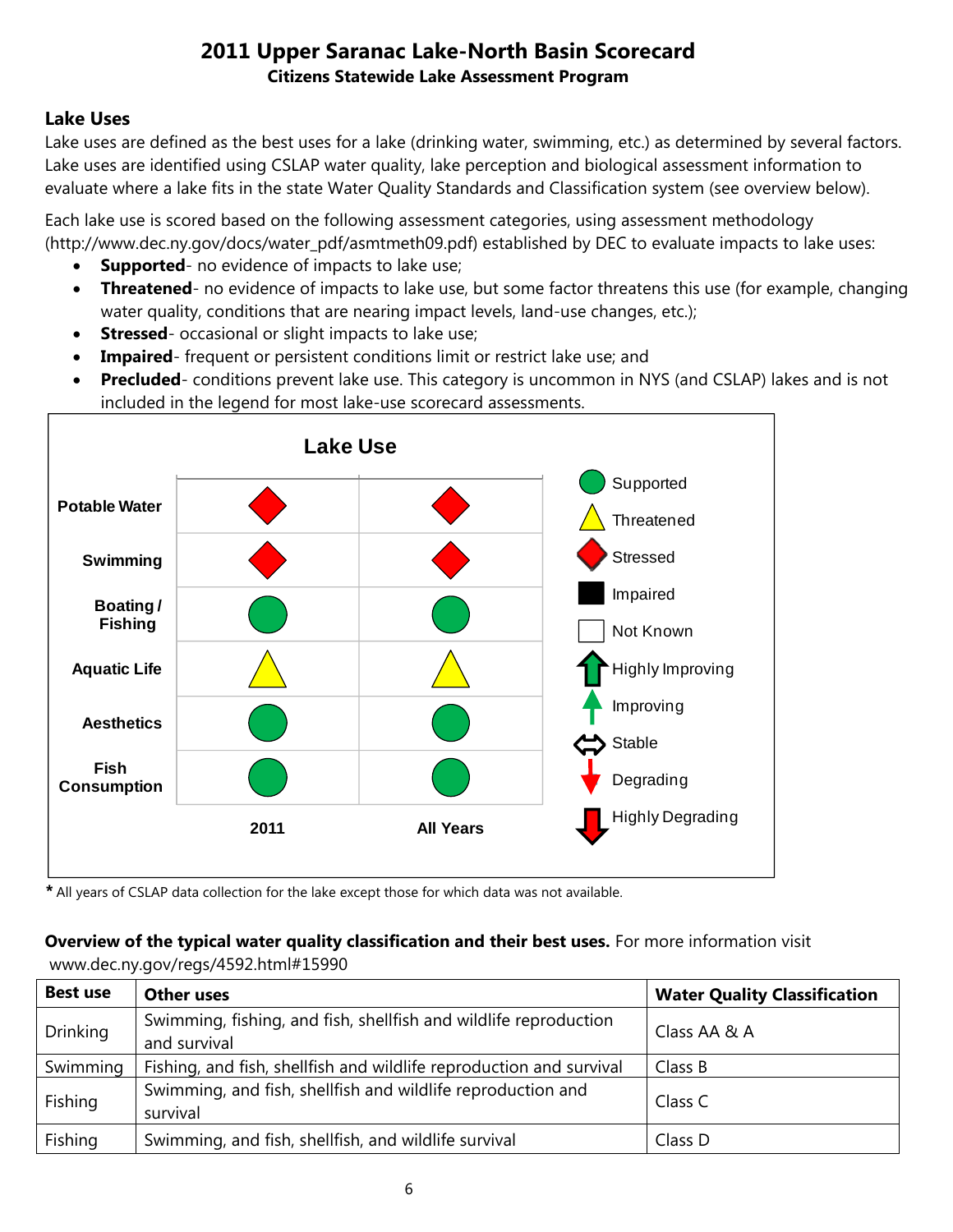# **2011 Upper Saranac Lake-North Basin Scorecard**

## **Citizens Statewide Lake Assessment Program**

| <b>Lake Perception</b><br><b>Characteristic</b> | <b>Description of characteristic</b>                                                                                                                                                                                                           | How this relates to CSLAP                                                                                                                                                                                                                                                                      |
|-------------------------------------------------|------------------------------------------------------------------------------------------------------------------------------------------------------------------------------------------------------------------------------------------------|------------------------------------------------------------------------------------------------------------------------------------------------------------------------------------------------------------------------------------------------------------------------------------------------|
| Potable Water                                   | The lake is used for drinking water. Only Class<br>AA and A lakes have been approved for this use.                                                                                                                                             | CSLAP data is not intended to assess the condition of<br>potable water. Other state and local monitoring<br>programs better address this use. However, some<br>CSLAP parameters-chlorophyll a, ammonia, arsenic,<br>iron, manganese, algal toxins-indicate potential<br>impacts to potability. |
| Swimming                                        | The lake is used for swimming and contact<br>recreation. Even though some lakes are not<br>classified for this use, all CSLAP lakes should<br>support this use consistent with the federal goal<br>to make all lakes "swimmable."              | Several CSLAP sampling indicators-water clarity,<br>chlorophyll a, algal toxins, lake perception-can be<br>used to assess swimming conditions.                                                                                                                                                 |
| Boating/Fishing                                 | The lake is used for boating, fishing and non-<br>contact recreation. Even though some lakes are<br>not classified for this use, all CSLAP lakes should<br>support this use, consistent with the federal goal<br>to make all lakes "fishable." | Non-contact recreation is evaluated using the lake<br>perception data (visual observations) and aquatic<br>plant surveys.                                                                                                                                                                      |
| Aquatic Life                                    | The lake is used by aquatic life. This is not an<br>official "use" designated by New York State, but<br>water quality standards and other criteria are<br>adopted to protect aquatic life.                                                     | Aquatic life impacts can be evaluated by a number of<br>CSLAP indicators, including pH, dissolved oxygen, and<br>the presence of invasive species.                                                                                                                                             |
| Aesthetics                                      | The lake is used for visual enjoyment or the<br>visual beauty of the lake. This is not an official<br>"use" designated by New York State, but water<br>quality standards and other criteria are adopted<br>to protect aesthetics.              | Lake aesthetics can be impacted by a number of<br>factors, including algal blooms, nuisance weeds, or<br>simply reports that "the lake looks bad," all of which<br>are evaluated in CSLAP.                                                                                                     |
| <b>Fish Consumption</b>                         | The lake is used for consumption of fish. All<br>lakes are assumed to support this use unless<br>otherwise indicated.                                                                                                                          | CSLAP does not collect data or information to<br>evaluate fish consumption. All CSLAP lakes are<br>evaluated against the New York State Department of<br>Health: Health Advice on Eating Fish You Catch<br>(http://www.health.ny.gov/environmental/outdoors/fi<br>sh/health_advisories/).      |

#### **The following information is used to determine the condition of lake uses.**